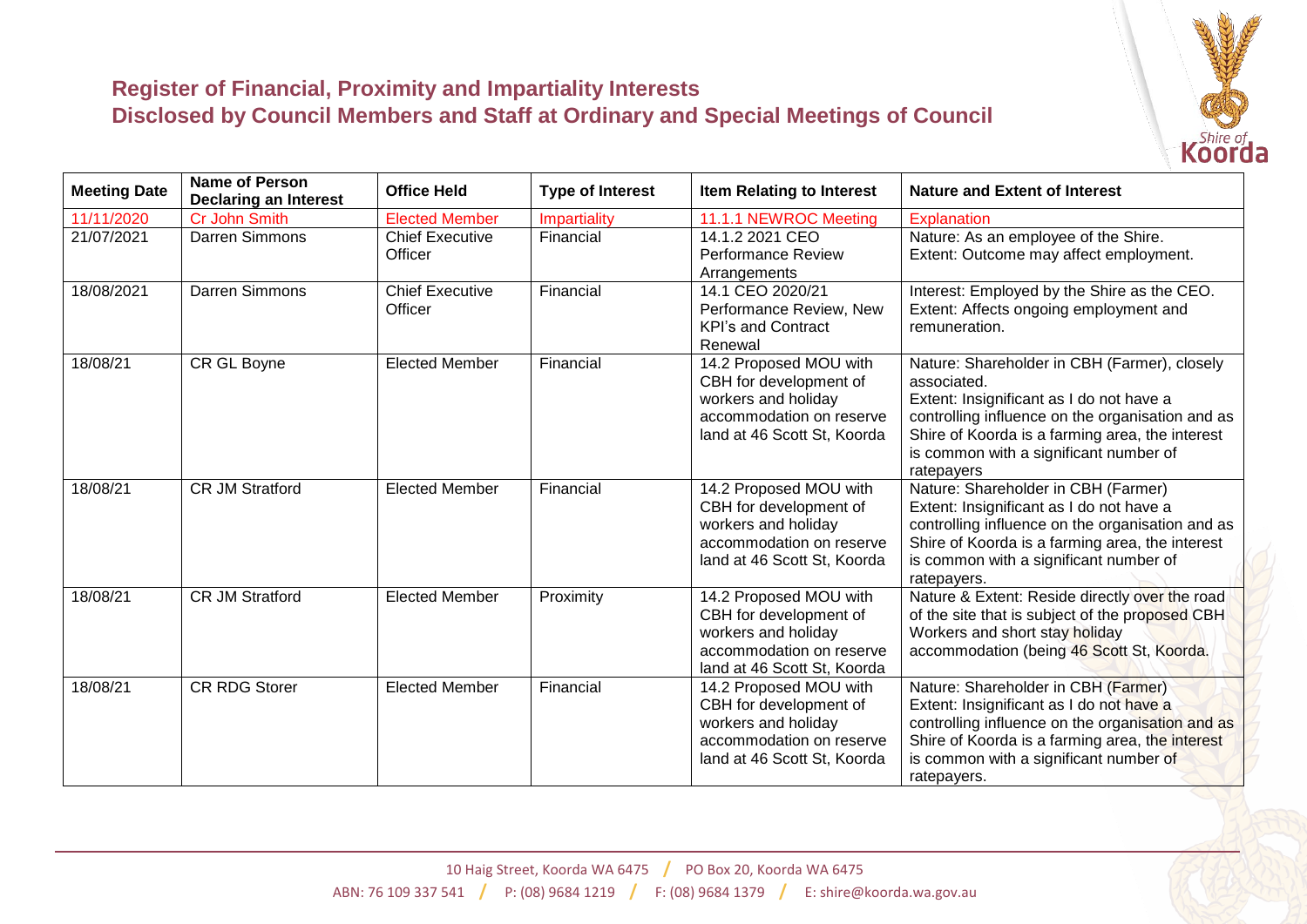| 30/08/21   | CR GL Boyne            | <b>Elected Member</b>      | Financial    | 5.1 Proposed Leasing<br>Arrangements Between<br>CBH Group and Shire of<br>Koorda | Nature: Closely associated (spouse) with a<br>shareholder in CBH Ltd (CBH) (as grower<br>member/farmer) who holds one share valued<br>at \$2.00 in CBH, a non-distributing co-<br>operative governed under the Co-operatives<br>Act 2009 and which is also a registered charity.<br>Extent: Insignificant as I do not have a<br>controlling influence on the organisation and as<br>Shire of Koorda is afarming area, the interest is<br>common with a significant number of<br>ratepayers. |
|------------|------------------------|----------------------------|--------------|----------------------------------------------------------------------------------|---------------------------------------------------------------------------------------------------------------------------------------------------------------------------------------------------------------------------------------------------------------------------------------------------------------------------------------------------------------------------------------------------------------------------------------------------------------------------------------------|
| 30/08/21   | <b>CR JM Stratford</b> | <b>Elected Member</b>      | Financial    | 5.1 Proposed Leasing<br>Arrangements Between<br>CBH Group and Shire of<br>Koorda | Nature: A shareholder in CBH Ltd (CBH) (as<br>grower member/farmer) who holds one share<br>valued at \$2.00 in CBH, a non-distributing co-<br>operative governed under the Co-operatives<br>Act 2009 and which is also a registered charity.<br>Extent: Insignificant as I do not have a<br>controlling influence on the organisation and as<br>Shire of Koorda is a farming area, the interest<br>is common with a significant number of<br>ratepayers.                                    |
| 30/08/21   | <b>CR JM Stratford</b> | <b>Elected Member</b>      | Proximity    | 5.1 Proposed Leasing<br>Arrangements Between<br>CBH Group and Shire of<br>Koorda | Nature & Extent: Reside directly over the road<br>of the site that is subject of the proposed<br>leasing locations being a CBH Workers and<br>short stay holiday accommodation (being 46<br>Scott St, Koorda).                                                                                                                                                                                                                                                                              |
| 30/08/21   | <b>CR RDG Storer</b>   | <b>Elected Member</b>      | Financial    | 5.1 Proposed Leasing<br>Arrangements Between<br>CBH Group and Shire of<br>Koorda | Nature: A shareholder in CBH Ltd (CBH) (as<br>grower member/farmer) who holds one share<br>valued at \$2.00 in CBH, a non-distributing co-<br>operative governed under the Co-operatives<br>Act 2009 and which is also a registered charity.<br>Extent: Insignificant as I do not have a<br>controlling influence on the organisation and as<br>Shire of Koorda is a farming area, the interest<br>is common with a significant number of<br>ratepayers.                                    |
| 15/12/2021 | Darren Simmons         | Chief Executive<br>Officer | Impartiality | 11.1.2 Local Government<br><b>Reform Submission</b>                              | Nature: Some reform initiatives affect CEOs.<br>Interest: As a CEO, future working conditions<br>may be affected.                                                                                                                                                                                                                                                                                                                                                                           |